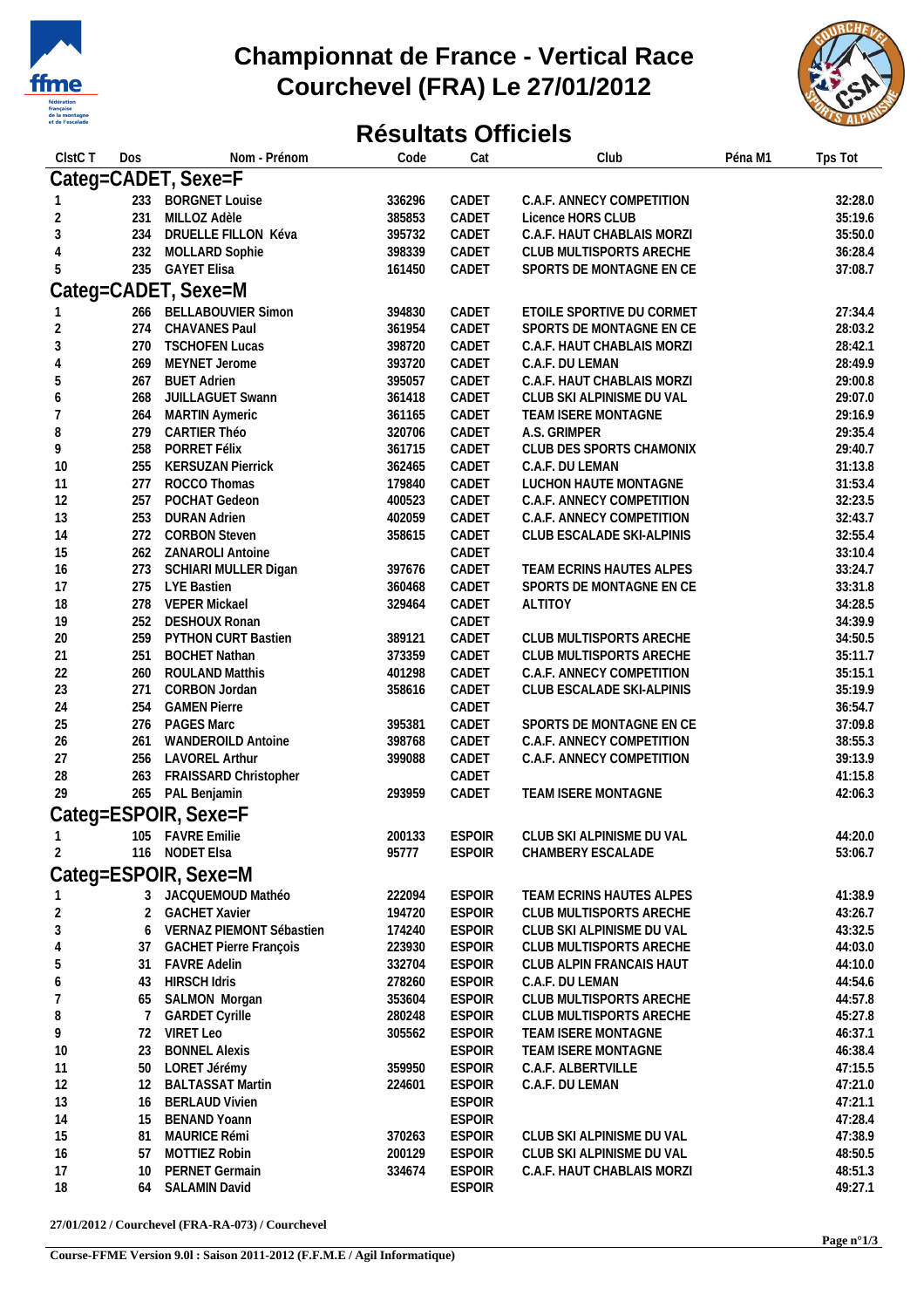| $\overline{\phantom{a}}$<br>$\frac{f$ |            |                                            |                  |                                |                                       |         | <b>RATION</b>      |
|---------------------------------------|------------|--------------------------------------------|------------------|--------------------------------|---------------------------------------|---------|--------------------|
| CIstC T                               | Dos        | Nom - Prénom                               | Code             | Cat                            | Club                                  | Péna M1 | Tps Tot            |
| 19                                    | 74         | <b>VUATTOUX Sylvain</b>                    | 361770           | <b>ESPOIR</b>                  | C.A.F. DU LEMAN                       |         | 49:46.0            |
| 20                                    | 62         | POLLET VILLARD Francois                    | 399223           | <b>ESPOIR</b>                  | C.A.F. ANNECY COMPETITION             |         | 50:28.9            |
| 21                                    | 42         | <b>HAUTON Benoit</b>                       | 300259           | <b>ESPOIR</b>                  | TEAM ISERE MONTAGNE                   |         | 50:56.7            |
|                                       | 59         | PERREAUT Louis Amaury                      | 302968           | <b>ESPOIR</b>                  | TEAM ISERE MONTAGNE                   |         | Abd                |
|                                       |            | Categ=JUNIOR, Sexe=F                       |                  |                                |                                       |         |                    |
|                                       |            | 205 MOLLARET Axelle                        | 213336           | <b>JUNIOR</b>                  | C.A.F. ANNECY COMPETITION             |         | 31:37.7            |
| $\overline{2}$                        | 202        | <b>BONNEFOI Mathilde</b>                   | 216522           | <b>JUNIOR</b>                  | TEAM ISERE MONTAGNE                   |         | 34:35.9            |
| 3                                     | 203        | <b>CANDELA Salome</b>                      | 216524           | <b>JUNIOR</b>                  | TEAM ISERE MONTAGNE                   |         | 36:23.4            |
| 4                                     | 206        | <b>IZARAR Etoile</b>                       | 265706           | <b>JUNIOR</b>                  | <b>ASPTT DIGNE</b>                    |         | 36:46.5            |
| 5                                     | 204        | <b>FAVRE Lise</b>                          | 372486           | <b>JUNIOR</b>                  | CLUB SKI ALPINISME DU VAL             |         | 38:45.6            |
| 6                                     | 201        | <b>CLAYE Juliette</b>                      |                  | <b>JUNIOR</b>                  |                                       |         | 39:44.5            |
|                                       |            | Categ=JUNIOR, Sexe=M                       |                  |                                |                                       |         |                    |
|                                       |            | 165 BOCHET Emilien                         | 357894           | <b>JUNIOR</b>                  | CLUB MULTISPORTS ARECHE               |         | 38:19.3            |
| $\overline{2}$                        | 169        | <b>CORBEX Emilio</b>                       | 357357           | <b>JUNIOR</b>                  | CLUB DES SPORTS CHAMONIX              |         | 39:17.7            |
| 3                                     | 172        | <b>MARULLAZ Vincent</b>                    | 281049           | <b>JUNIOR</b>                  | C.A.F. HAUT CHABLAIS MORZI            |         | 40:02.7            |
| 4                                     | 166        | <b>CERUTTI Corentin</b>                    | 338582           | <b>JUNIOR</b>                  | LES CAMOS DU ROIGNAIS                 |         | 40:25.9            |
| 5                                     | 161        | PERRIER William                            | 370656           | <b>JUNIOR</b>                  | CLUB MULTISPORTS ARECHE               |         | 40:53.4            |
| 6                                     | 160        | <b>MAZEYRAC Pierre</b>                     |                  | <b>JUNIOR</b>                  |                                       |         | 41:27.2            |
| 7<br>8                                | 154<br>162 | <b>BAUDIN Robin</b><br>POLLET VILLARD Yann | 401759           | <b>JUNIOR</b><br><b>JUNIOR</b> | C.A.F. ANNECY COMPETITION             |         | 41:57.6<br>42:30.1 |
| 9                                     | 163        | <b>REY Nicolas</b>                         |                  | <b>JUNIOR</b>                  |                                       |         | 42:36.8            |
| 10                                    | 170        | <b>DAGUE Theo</b>                          | 362495           | <b>JUNIOR</b>                  | C.A.F. ANNECY COMPETITION             |         | 42:42.1            |
| 11                                    | 175        | <b>KRAWCZYK Antoine</b>                    |                  | <b>JUNIOR</b>                  | CAF CHAMBERY                          |         | 42:51.0            |
| 12                                    | 168        | <b>LOCATELLI Baptiste</b>                  | 370000           | <b>JUNIOR</b>                  | ETOILE SPORTIVE DU CORMET             |         | 42:52.8            |
| 13                                    | 153        | <b>BAUD Pierre</b>                         | 362163           | <b>JUNIOR</b>                  | C.A.F. HAUT CHABLAIS MORZI            |         | 44:26.7            |
| 14                                    | 151        | <b>NOLLET Maxime</b>                       | 355538           | <b>JUNIOR</b>                  | LES CAMOS DU ROIGNAIS                 |         | 44:28.4            |
| 15                                    | 171        | JUILLAGUET Robin                           | 279035           | <b>JUNIOR</b>                  | CLUB SKI ALPINISME DU VAL             |         | 44:55.7            |
| 16                                    | 155        | <b>DURAN Tanguy</b>                        | 361387           | <b>JUNIOR</b>                  | C.A.F. ANNECY COMPETITION             |         | 45:31.8            |
| 17                                    | 173        | <b>PASTOR Mathieu</b>                      | 338464           | <b>JUNIOR</b>                  | CLUB ESCALADE SKI-ALPINIS             |         | 45:41.5            |
| 18                                    | 174        | PEYET Guillaume                            | 65014            | <b>JUNIOR</b>                  | LUCHON HAUTE MONTAGNE                 |         | 45:48.3            |
| 19<br>20                              | 167<br>157 | <b>GACHET Yvon</b><br>FEREMBACH Scott      | 275108           | <b>JUNIOR</b><br><b>JUNIOR</b> | CLUB MULTISPORTS ARECHE               |         | 46:06.6<br>47:37.9 |
| 21                                    | 158        | <b>GUILLAUMONT Romain</b>                  | 398438           | <b>JUNIOR</b>                  | C.A.F. ANNECY COMPETITION             |         | 48:05.7            |
| 22                                    | 159        | MARQUIS Robin                              | 404106           | <b>JUNIOR</b>                  | PRAZ MONTAGNE                         |         | 49:14.4            |
| 23                                    | 164        | ROLLAND Yann                               | 275360           | <b>JUNIOR</b>                  | PIED MAIN ESCALADE                    |         | 51:19.6            |
| 24                                    | 152        | ROUZOUL Bastien                            | 389314           | <b>JUNIOR</b>                  | Licence HORS CLUB                     |         | 53:46.8            |
|                                       |            | 156 FERDINAND Antoine                      |                  | <b>JUNIOR</b>                  |                                       |         | Nt                 |
|                                       |            | Categ=SENIOR, Sexe=F                       |                  |                                |                                       |         |                    |
|                                       |            | 104 ROUX Laetitia                          |                  | <b>SENIOR</b>                  |                                       |         | 41:23.9            |
| $\overline{2}$                        | 102        | DU CREST Blandine                          | 92044            | <b>SENIOR</b>                  | COURCHEVEL SPORTS ALPINI              |         | 44:24.5            |
| 3                                     | 108        | BAZAUD Val?rie                             |                  | <b>SENIOR</b>                  |                                       |         | 45:27.4            |
| 4                                     | 112        | DUC Stéphanie                              | 306197           | SENIOR                         | COURCHEVEL SPORTS ALPINI              |         | 45:44.7            |
| 5                                     | 103        | <b>MANEGLIA Marion</b>                     |                  | <b>SENIOR</b>                  |                                       |         | 46:14.3            |
| 6                                     | 107        | <b>ZANDERS Emmanuelle</b>                  | 360909           | SENIOR                         | TEAM ISERE MONTAGNE                   |         | 48:14.7            |
| 7                                     | 113        | <b>FOUQUE Manon</b>                        | 63409            | SENIOR                         | CLUB DES SPORTS CHAMONIX              |         | 48:20.2            |
| 8                                     | 110        | <b>BOZON LIAUDET Marlène</b>               | 371037           | SENIOR                         | CLUB MULTISPORTS ARECHE               |         | 49:36.6            |
| 9                                     | 111        | COMBAZ Céline                              | 133361           | SENIOR                         | TEAM ISERE MONTAGNE                   |         | 51:49.5            |
|                                       |            | Categ=SENIOR, Sexe=M                       |                  |                                |                                       |         |                    |
|                                       |            | 45 JORNET Kilian                           |                  | SENIOR                         |                                       |         | 40:17.2            |
| $\overline{2}$                        | 24         | <b>BUFFET Yannick</b>                      | 223199           | SENIOR                         | PRAZ MONTAGNE                         |         | 41:00.6            |
| 3                                     | 4          | <b>FAVRE Valentin</b>                      | 200289           | SENIOR                         | Licence HORS CLUB                     |         | 41:28.6            |
| 4                                     | 1          | <b>SEVENNEC Alexis</b>                     | 280176           | <b>SENIOR</b>                  | C.A.F. HAUT CHABLAIS MORZI            |         | 41:37.4            |
| 5                                     | 8          | PICCOT Adrien                              | 173689           | SENIOR                         | C.A.F. DU LEMAN                       |         | 43:52.4            |
| 6                                     | 36         | <b>GACHET Jeremie</b>                      |                  | SENIOR                         |                                       |         | 44:26.2            |
| 7                                     | 32         | FAYOLLE Sebastien                          |                  | <b>SENIOR</b>                  |                                       |         | 44:34.5            |
| 8<br>9                                | 40         | <b>GILLET Alain</b><br>FRAISSARD Anthony   | 150805           | <b>SENIOR</b><br>SENIOR        | C.A.F. DU LEMAN<br>C.S.A. 7EME B.C.A. |         | 45:10.2<br>45:19.3 |
| 10                                    | 34<br>22   | <b>BOMBARDO Gregory</b>                    | 109086<br>227107 | <b>SENIOR</b>                  | LIORAN SKI ALPINISME - JUST           |         | 45:41.0            |
| 11                                    | 83         | <b>BLANC Philippe</b>                      | 143942           | SENIOR                         | C.A.F. HAUT CHABLAIS MORZI            |         | 45:48.0            |
| 12                                    | 54         | MEYNET Fabien                              | 401211           | SENIOR                         | C.A.F. DU LEMAN                       |         | 46:24.1            |
| 13                                    | 73         | <b>DITUCCI Vittorio</b>                    | 401207           | SENIOR                         | C.A.F. DU LEMAN                       |         | 46:37.9            |
| 14                                    | 13         | <b>BARTHELEMY Julien</b>                   | 143945           | SENIOR                         | C.A.F. HAUT CHABLAIS MORZI            |         | 46:49.5            |
| 15                                    | 20         | <b>BLANC Steven</b>                        | 253946           | SENIOR                         | CLUB MULTISPORTS ARECHE               |         | 47:09.2            |
| 16                                    | 69         | SHORT Tim                                  |                  | <b>SENIOR</b>                  |                                       |         | 47:31.9            |

 $27/01/2012$  / Courchevel (FRA-RA-073) / Courchevel